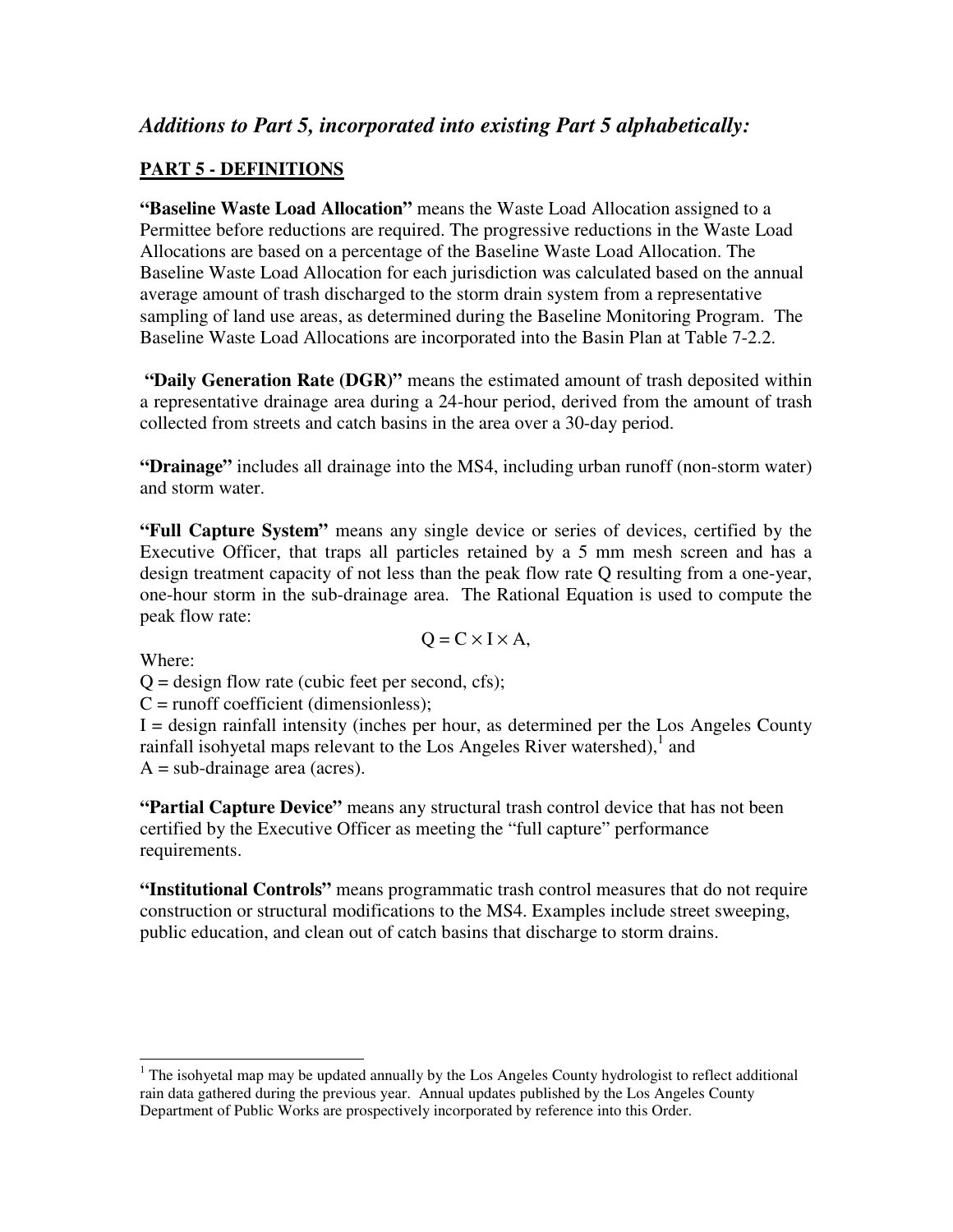# *Addition of New Part 7:*

## **PART 7 - TOTAL MAXIMUM DAILY LOAD PROVISIONS**

The provisions of this Part implement and are consistent with the assumptions and requirements of Waste Load Allocations from TMDLs for which some or all of the Permittees in this Order are responsible.

### **1. TMDL for Trash in the Los Angeles River Watershed**

- A. Waste Load Allocations: Each Permittee identified in Appendix 7-1 shall comply with the interim and final effluent limitations set forth in Appendix 7-1 hereto. $2$
- B. Compliance:
	- (1) Permittees may comply with the effluent limitations using any lawful means. Such compliance options are broadly classified as *full capture*, *partial capture*, or *institutional controls*, as described below, and any combination of these may be employed to achieve compliance:
		- (a) Full Capture Systems:
			- 1) The Basin Plan authorizes the Executive Officer to certify *full capture systems*, which are systems that meet the operating and performance requirements as described in this Order, and the procedures identified in "Procedures and Requirements for Certification of a Best Management Practice for Trash Control as a Full Capture System." (See Appendix  $7-2.3$ <sup>3</sup>
			- 2) Permittees are authorized to comply with their effluent limitations through certified *full capture systems* provided the requirements of paragraph 3), immediately below, and any conditions in the certification, continue to be met.
			- 3) Permittees may comply with their effluent limitations through progressive installation of *full capture systems* throughout their jurisdiction until all areas draining to the Los Angeles River system are addressed. For purposes of this Permit, attainment of the effluent limitations shall be conclusively presumed for any drainage area to the Los Angeles River (or its tributaries) where

<sup>&</sup>lt;sup>2</sup> The interim and final effluent limitations set forth in Appendix 7-1 are equivalent to the Compliance Points identified in Table 7-2.3 of the Basin Plan.

<sup>&</sup>lt;sup>3</sup> The Regional Board currently recognizes eight *full capture systems*. These are: Vortex Separation Systems (VSS) and seven other Executive Officer certified *full capture systems*, including specific types or designs of trash nets; two gross solids removal devices (GSRDs); catch basin brush inserts and mesh screens; vertical and horizontal trash capture screen inserts; and a connector pipe screen device.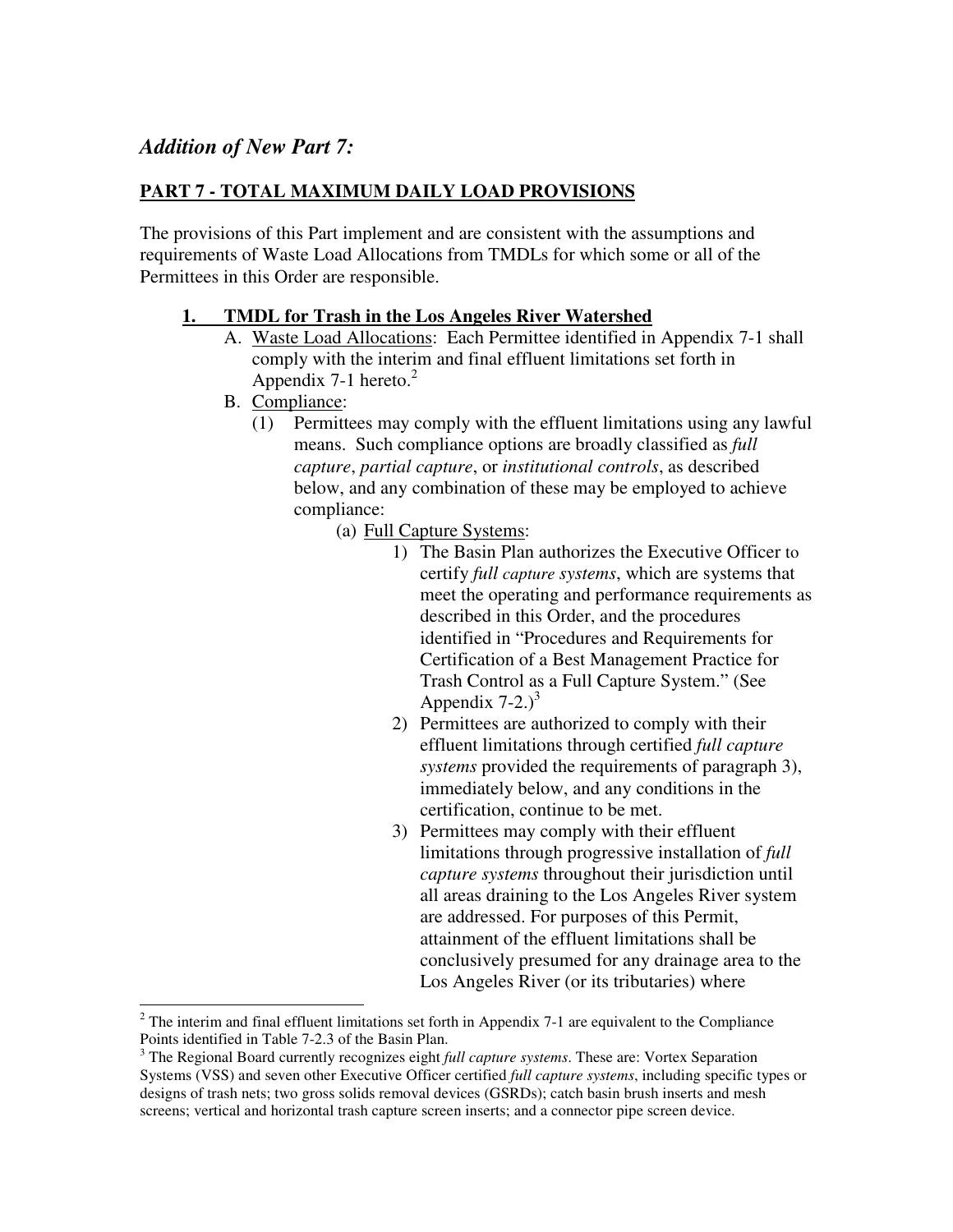certified *full capture systems* treat all drainage from the area, provided that the *full capture systems* are adequately sized, maintained and maintenance records and performance data are maintained and available for inspection by the Regional Board.

- i. A Permittee relying entirely on *full capture systems* shall be deemed in compliance with its final effluent limitation if it demonstrates that all drainage areas under its jurisdiction are serviced by appropriate certified *full capture systems* as described in paragraph  $(a)(3)$ .
- ii. A Permittee relying entirely on *full capture systems* shall be deemed in compliance with its interim effluent limitations:
	- 1. By demonstrating that *full capture systems* treat the percentage of drainage areas in the watershed that corresponds to the required trash abatement.
	- 2. Alternatively, a Permittee may propose a schedule for jurisdictionwide installation of *full capture systems*, targeting first the areas of greatest trash generation ( based upon the information on drainage area and litter generation rates by land use provided in Appendices I and III of the Los Angeles River Trash TMDL Staff Report) for the Executive Officer's approval. The Executive Officer shall not approve any such schedule that does not result in timely compliance with the final effluent limitations. A Permittee shall be deemed in compliance with its interim effluent limitations provided it is fully in compliance with any such approved schedule.
- (b) Partial Capture Devices and Institutional Controls: Permittees may comply with their interim and final effluent limitations through the installation of *partial capture devices* and the application of *institutional controls*.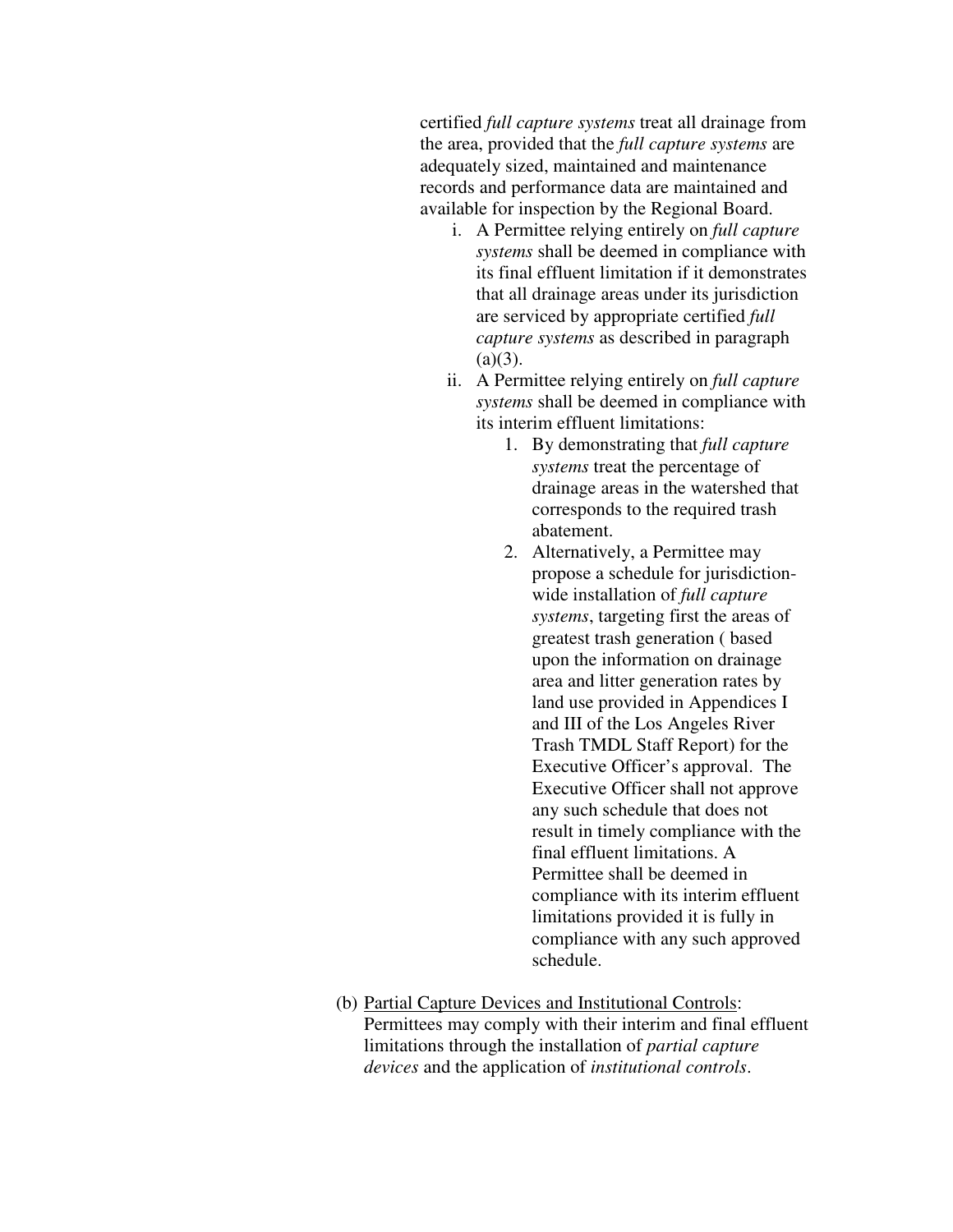- 1) Trash discharges from areas serviced solely by *partial capture devices* may be estimated based on demonstrated performance of the device(s) in the jurisdictional area. That is, trash reduction is equivalent to the *partial capture devices'* trash removal efficiency multiplied by the percentage of drainage area serviced by the devices.
- 2) Except as provided in subdivision 3), below, trash discharges from areas addressed by *institutional controls* and/or *partial capture devices* (where sitespecific performance data is not available) shall be calculated using a mass balance approach, based on the daily generation rate (DGR) for a representative area. 4 The DGR shall be determined from direct measurement of trash deposited in the drainage area during any thirty-day period between June  $22<sup>nd</sup>$  and September  $22<sup>nd</sup>$  exclusive of rain events<sup>5</sup>, and shall be re-calculated every year thereafter. The DGR shall be calculated as the total amount of trash collected during this period divided by 30 (the length of the collection period).

### *DGR = (Amount of trash collected during a 30 day collection period<sup>6</sup> ) / (30 days)*

The DGR for the applicable area of the jurisdiction shall be extrapolated from that of the representative drainage area. A mass balance equation shall be used to estimate the amount of trash discharged during a storm event.<sup>7</sup> The *Storm Event Trash Discharge* for a given rain event in a Permittee's drainage area shall be calculated by multiplying the number of days since the last street sweeping by the DGR and subtracting the amount of any trash recovered in the catch basins.<sup>8</sup> For each day of a storm event that generates precipitation greater than 0.25 inches, the Permittee shall calculate a *Storm Event Trash Discharge*.

<sup>&</sup>lt;sup>4</sup> The area should be representative of the land uses within the jurisdiction and shall be approved by the Executive Officer prior to the 30-day collection period.

<sup>&</sup>lt;sup>5</sup> Provided no special events are scheduled that may affect the representative nature of that collection period.

 $6$  Between June 22<sup>nd</sup> and September 22<sup>nd</sup>

 $<sup>7</sup>$  Amount of trash shall refer to the uncompressed volume (in gallons) or drip-dry weight (in pounds) of</sup> trash collected.

<sup>&</sup>lt;sup>8</sup> Any negative values shall be considered to represent a zero discharge.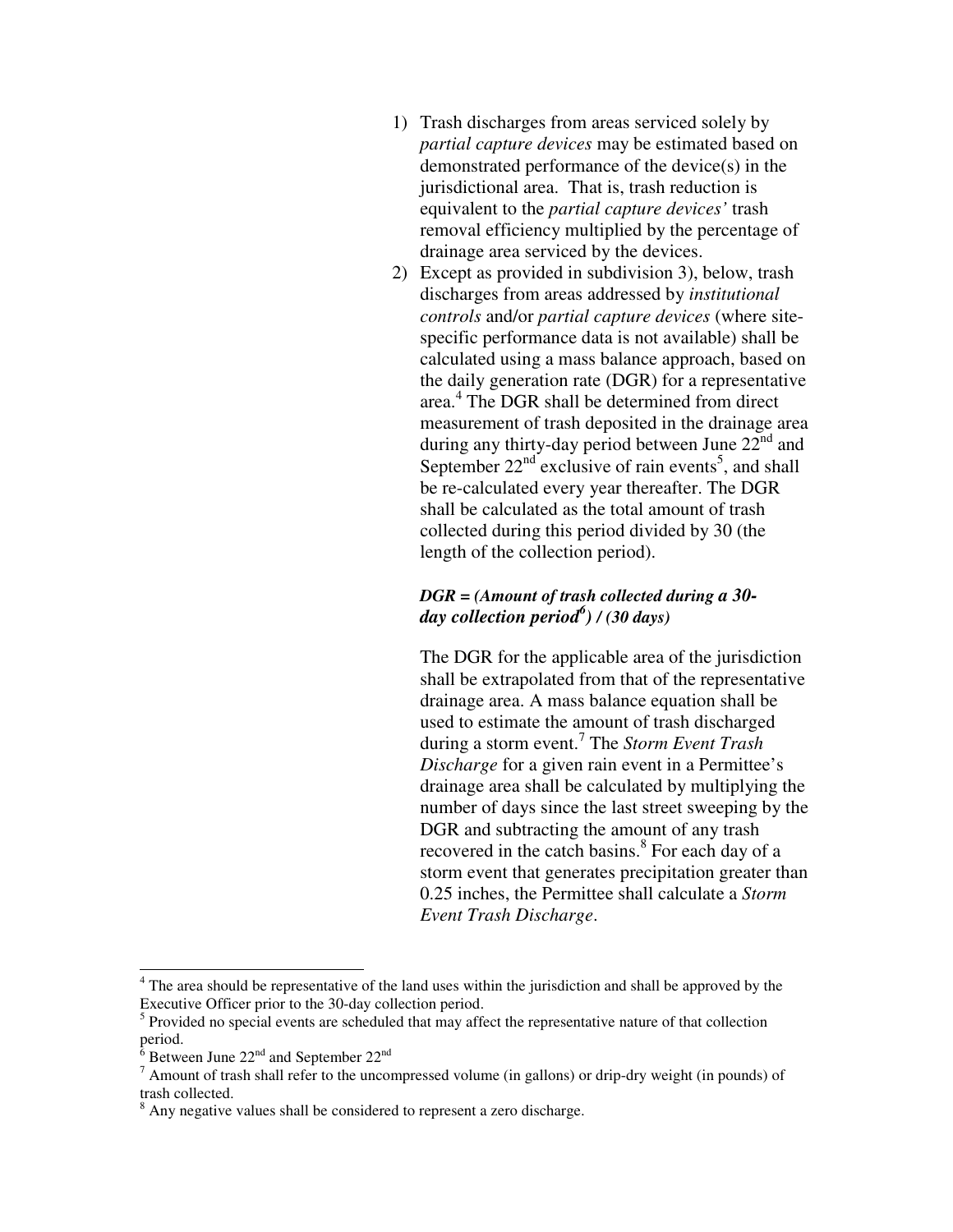#### *Storm Event Trash Discharge = [(Days since last street sweeping\*DGR)] – [Amount of trash recovered from catch basins]<sup>9</sup>*

The sum of the *Storm Event Trash Discharges* for the storm year shall be the Permittee's calculated annual trash discharge.

#### *Total Storm Year Trash Discharge =* ∑*Storm Event Trash Discharges from Drainage Area*

- 3) The Executive Officer may approve alternative compliance monitoring approaches for calculating total storm year trash discharge, upon finding that the program will provide a scientifically-based estimate of the amount of trash discharged from the MS4.
- (c) Combined Compliance Approaches:

Permittees may comply with their interim and final effluent limitations through a combination of *full capture systems*, *partial capture devices*, and *institutional controls*. Permittees relying on a combination of approaches shall demonstrate compliance with the interim and final effluent limitations as specified in (a)(3) in areas where *full capture systems* are installed and as specified in (b)(2) in areas where *partial capture devices* and *institutional controls* are applied.

- (2) Permittees that are not in compliance with the applicable interim and/or final effluent limitations as identified in Appendix 7-1 shall be in violation of this permit.
	- (a) Permittees relying on *partial capture devices* and/or *institutional controls* that have violated their interim or final effluent limitations as identified in Appendix 7-1 shall be presumed to have violated the applicable limitation for each day of each storm event that generated precipitation greater than 0.25 inches during the applicable storm year, except those storm days on which they establish that their cumulative Storm Event Trash Discharges have not exceeded the applicable effluent limitation.
	- (b) For Permittees relying on full capture systems who have failed to demonstrate that the *full capture systems* for any drainage are adequately sized, maintained and maintenance records and performance data are maintained and available

<sup>&</sup>lt;sup>9</sup> When more than one storm event occurs prior to the next street sweeping the discharge shall be calculated from the date of the last assessment.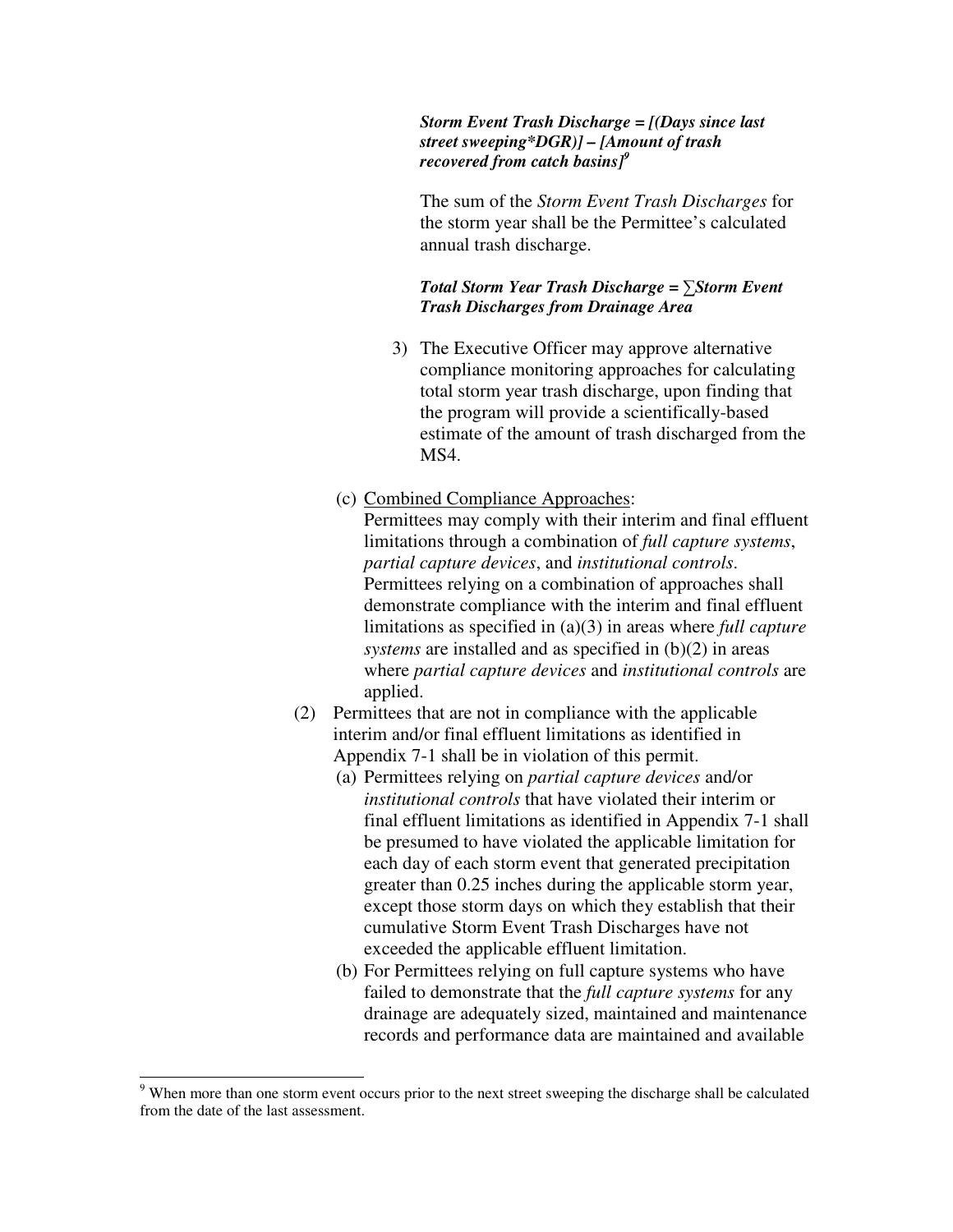for inspection by the Regional Board, and that they are in compliance with any conditions of their certification, shall be presumed to have discharged trash in an amount that corresponds to the percentage of the baseline waste load allocation represented by the drainage in question. A permittee may overcome this presumption by demonstrating (using any of the methods authorized in this Part 7.1.) the actual or calculated discharge for that drainage.

- (3) Any Permittee that fails to demonstrate that it is in compliance with the interim and final effluent limitations as specified in this Part 7.1 shall be presumed to have violated the applicable interim and/or final effluent limitations.
- (4) Any Permittee that establishes that it lacks authority over the MS4 physical infrastructure because it is under the authority of the Los Angles County Flood Control District shall be held jointly and severally liable with the Los Angeles County Flood Control District for violations of the interim or final effluent limitations assigned to that jurisdiction unless the Permittee and the Flood Control District submit a duly executed agreement (the terms of which has been approved by the Executive Officer to ensure it is consistent with the requirements of this Order) that allocates between them all responsibility for compliance with these provisions, and further provided that the Permittee is in compliance with its respective obligations under the agreement.
- C. Monitoring and Reporting Requirements (pursuant to Water Code section 13383)
	- (1) Within 60 days of adoption of Part 7, Section 1 (Los Angeles River Trash TMDL) and on October 31, 2010 and every year thereafter, each Permittee identified in Appendix 7-1 shall submit a TMDL Compliance Report detailing compliance with the interim and final effluent limitations. Reporting shall include the information specified below. The report shall be submitted on a reporting form to be specified by the Executive Officer. The report shall be signed under penalty of perjury by the Director of Public Works or other agency head (or their delegee) that is responsible for ensuring compliance with this permit. Permittees shall be charged with and shall demonstrate compliance with the relevant effluent limitations beginning with their October 31, 2010 TMDL Compliance Report.
		- (a) Reporting Compliance based on Full Capture Systems: Permittees identified in Appendix 7-1 shall provide information on the number and location of full capture installations, the sizing of each full capture installation, the drainage areas addressed by these installations, and compliance with the applicable interim or final effluent